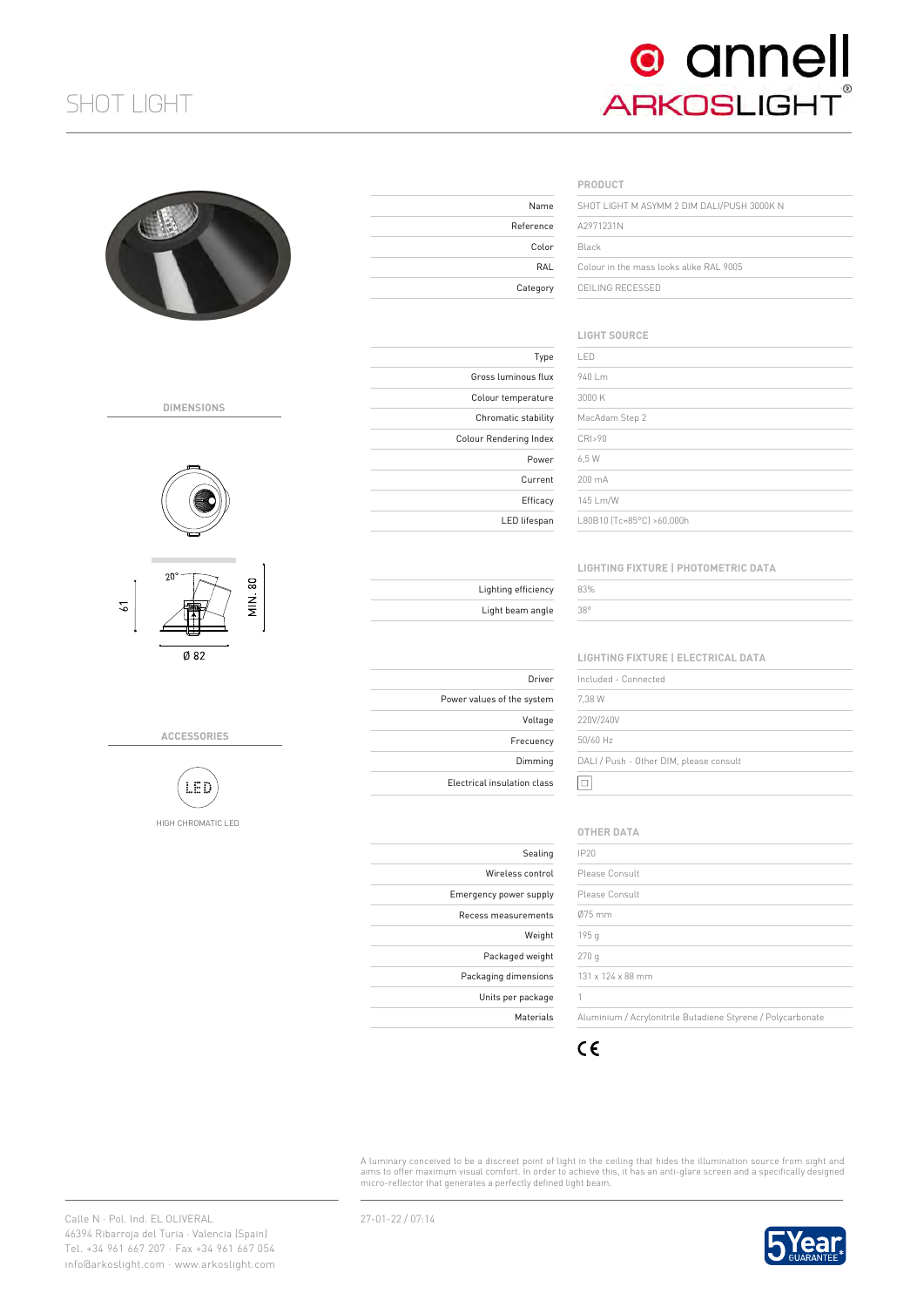

**POLAR DIAGRAM CONICAL DIAGRAM**





- C90 - C270 (Half-value Angle: 38°) C0 - C180 (Half-value Angle: 29°)